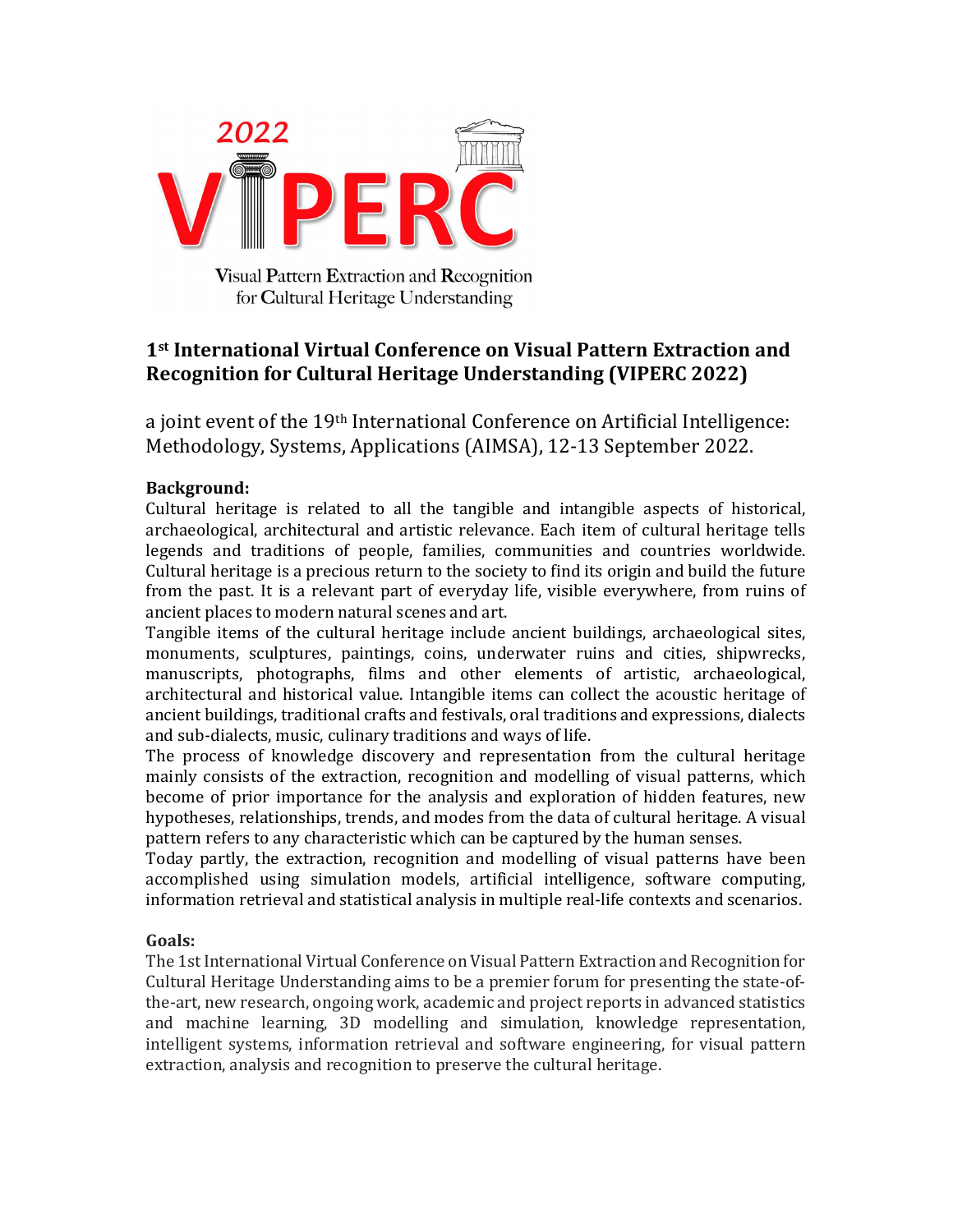VIPERC 2022 conference welcomes contributions from different research areas such as Image Processing, Artificial Intelligence, Software Engineering, Data Mining and Knowledge Discovery, Modelling and Simulation. It is also proposed as a stimulating environment for Industrial partners that want to exhibit, describe and promote innovation in products and services and to show their features from a scientific and technological sight, and their impact under an economical and society view in the field of cultural heritage.

## Topics of interest include, but are not limited to:

Machine learning and data science for cultural heritage multimedia data Discrete geometry techniques for pattern recognition in cultural heritage images Combinatorial pattern matching and discovery in ancient images Graph-based methods for cultural heritage multimedia data Signal processing in the cultural heritage Intelligent systems for art restoration Augmented and virtual reality systems 3D reconstruction and model processing 3D modelling and simulation of cultural heritage items Classification or clustering of acoustic data from the cultural heritage Image processing, texture and shape analysis in historical data Computer vision for pattern extraction from cultural heritage images Remote sensing for cultural heritage preservation Data Mining for historical language recognition Image similarity and segmentation for the cultural heritage Deep learning applied to cultural heritage multimedia data Nature-inspired algorithms for historical multimedia data Natural Language Processing in the cultural heritage Knowledge representation and ontologies for ancient multimedia data Historical document processing and classification Speech, audio and music recognition and analysis from historical archives Archiving and searching methods for cultural heritage multimedia data Information retrieval in cultural heritage multimedia collections Discrimination and recognition of ancient languages and dialects Feature selection and extraction from cultural heritage multimedia data Ensemble methods for visual understanding of cultural heritage Industrial products, projects, prototypes and artefacts for cultural heritage preservation Explainable AI for the recognition of ancient multimedia data

# Organizing Committee

#### General Chairs:

Alessia Amelio, InGeo, University "G. d'Annunzio" Chieti-Pescara Sergio Montelpare, InGeo, University "G. d'Annunzio" Chieti-Pescara Domenico Ursino, DII, Marche Polytechnic University

#### Publications Chairs:

Gianluca Bonifazi, DII, Marche Polytechnic University Giuseppe Brando, InGeo, University "G. d'Annunzio" Chieti-Pescara Guido Camata, InGeo, University "G. d'Annunzio" Chieti-Pescara